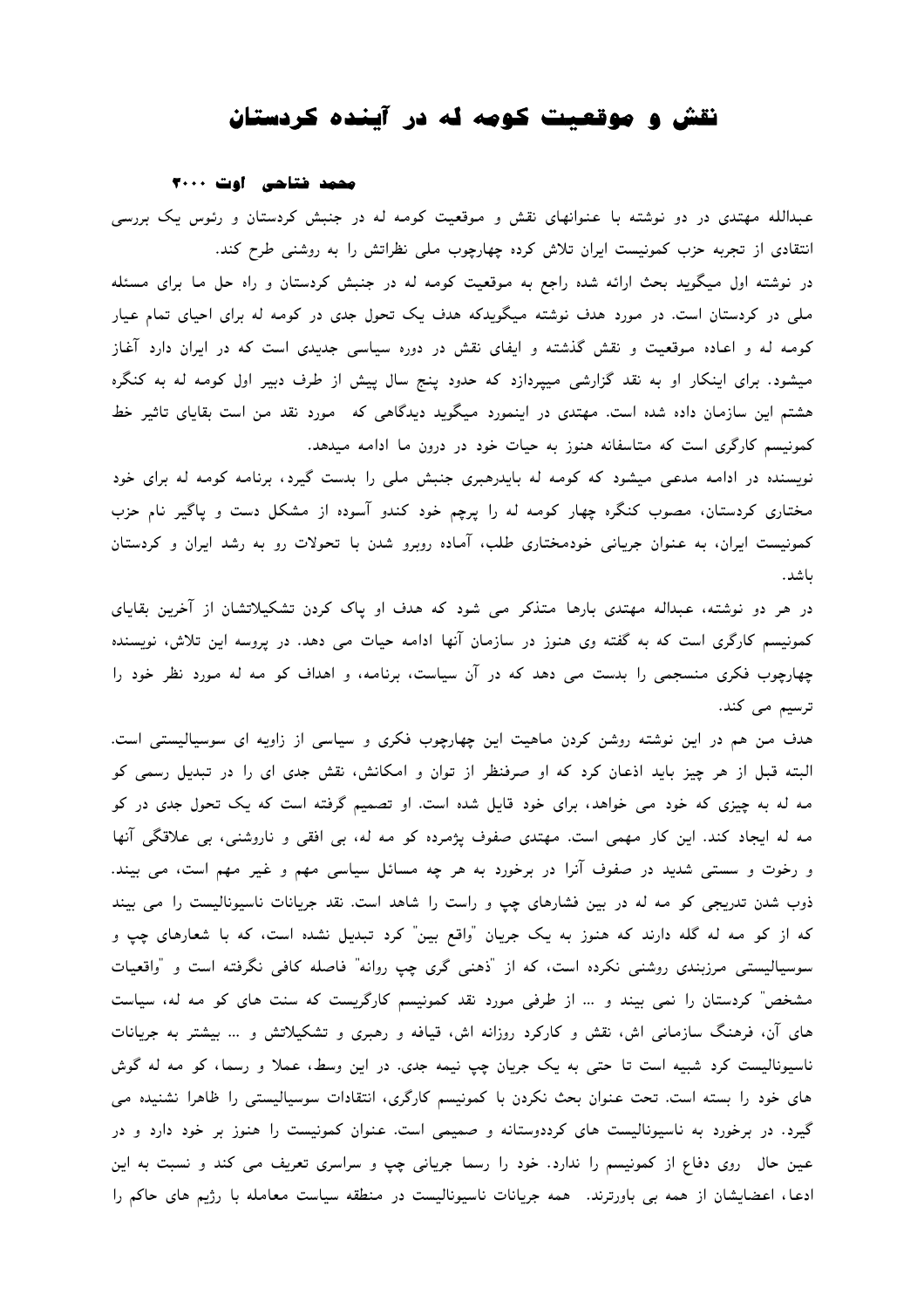در پیش گرفته اند و اینها هنوز خاتمی چی نشده اند. در این وسط هم، همه جریانات جدی چپ و راست را می بینند که برای روبرو شدن با تحولات آتی، نقشه و برنامه هایشان رادارند عملی می کنند.

عبداله مهتدی همه این واقعیت ها را می بیند و می خواهد این سازمان را از این پروسه دردآور ذوب شدن خارج کرده و به آن آینده ای با نقش فعال دست راستی بدهد. او در این نوشته هایش، و در ادامه تقلاهای پیشین خود تصمیم گرفته است سازمان کو مه له را رسما به عنوان یک سازمان کرد خودمختاری طلب بازتعریف کند و به قول خود در آن تحول جدی ایجاد کند. تا این جای کار او قابل درک است.

همه به یاد دارند که سالها پیش منصور حکمت نوشت که عبداله مهتدی از گذشته کمونیستی اش پشیمان است و توبه می کند. این کار فعلی وی البته از توبه هم فراتر است. منتها به دلایلی، در مباحثش خواسته این خودمختاری گرایی در کو مه له را تلویحا چپ و سوسیالیستی قلمداد کند. او میداند که هم در صف کومه له و بویژه در جامعه کردستان، مردمی هستند که هنوز فکر میکنند کومه له چپ است و باید حمایتش کرد. مهتدی برای حفظ این نیرو است که به تحول ایدئولوژیکش، تلویحا رنگ چپ میزند، و با این کار، به امثال من این زحمت را میدهدتا اندر باب "چپ روی های افراطی" این ملی گرای کرد، چیزی بگویند.

### یک مشاهده ساده از بیرون؛

صرفنظر از کاربرد الفاظ چپ و سوسیالیستی از طرف عبداله مهتدی، همین حالا در محافل ناسیونالیستهای کرد علافمند به این مسئله بحث اینست که وی می خواهد حزب کمونیست و برنامه کمونیستی را کنار بگذارد و کو مه له را به یک سازمان ملی کرد تبدیل کند. اینها خیل مرتجعینی اند که سالهاست این خواب را برای کومه له دیده اند. بارها از این طیف محافل به کو مه له ایها تذکر داده اند که یا رسما به جنبش ملی ملحق شوند یا اگر خود را کمونیست می دانند به حزب کمونیست کارگری و منصور حکمت بپیوندند، این وسط چاره ای جز ذوب شدن نیست. عبداله مهتدی دارد توصیه های راست آنها را مو به مو اجرا می کند.

درخود جامعه کردستان هم به هر اندازه مردم از مسئله اطلاع پیدا کنند همین تصویر راخواهند دید؛ کو مه له ای همچون اتحادیه میهنی در کنار حزب دمکرات، به عنوان دو نیروی خودمختاری طلب در کردستان ایران. تا اینجا البته کار من و دیگران نیز راحت تر خواهد شد و ماهیت اقدام مهتدی به اندازه لازم از طرف کمونیستها رسوا خواهد شد. منتها چون قضایا به همین سادگی خاتمه پیدا نخواهد کرد، احتیاج به بحث و کنکاش هست.

# نقش و موقعیت کو مه له در «جنبش» کردستان:

عبداله مهتدی مدعی است که کو مه له باید رهبری جنبش ملی و خودمختاری طلبانه را بدست بگیرد. فرض بر این گذاشته شده است که در کردستان یک جنبش هست آنهم ملی و خودمختاری طلبانه است. اجازه بدهید در مورد این فرض کمی دقیق شویم؛

مبارزه مردم در کردستان در دو دهه گذشته، علیه رژیم اسلامی مراحل مختلفی را طی کرده است؛ در فضای سیاسی بعد از قیام، در کنار مطالبات مختلف سیاسی و رفاهی، و سر بر آوردن تشکل های مختلف سیاسی و صنفی، مهمترین مطالبه سیاسی در کردستان که شریک شدن در قدرت سیاسی را مد نظر داشت مطالبه خود مختاری بود که از طرف حزب دمکرات طرح شد. دمکرات می خواست رژیم تازه سر کار آمده آنها را در کردستان برای اداره امور محلی بگمارد. شاید اگر اوضاع طور دیگری بود این حزب هم طرح دیگری می داد. تنها جریان سیاسی غیر از آن، سازمان های کو مه له، چریک، پیکار و … بودند که مطالبه سیاسی روشنی را مستقل از حزب دمکرات طرح نکردند. دلیل آن کم تجربگی این جریانات و در خود کو مه له، ناروشن بودن افق های سیاسی این جریان بود. از اعلام علنی موجودیت آن مدت زیادی نمی گذشت و علیرغم این، برنامه روشنی برای خود نداشت. همین موجب شد که خواست خودمختاری طرح شده از طرف حزب دمکرات که در خلاء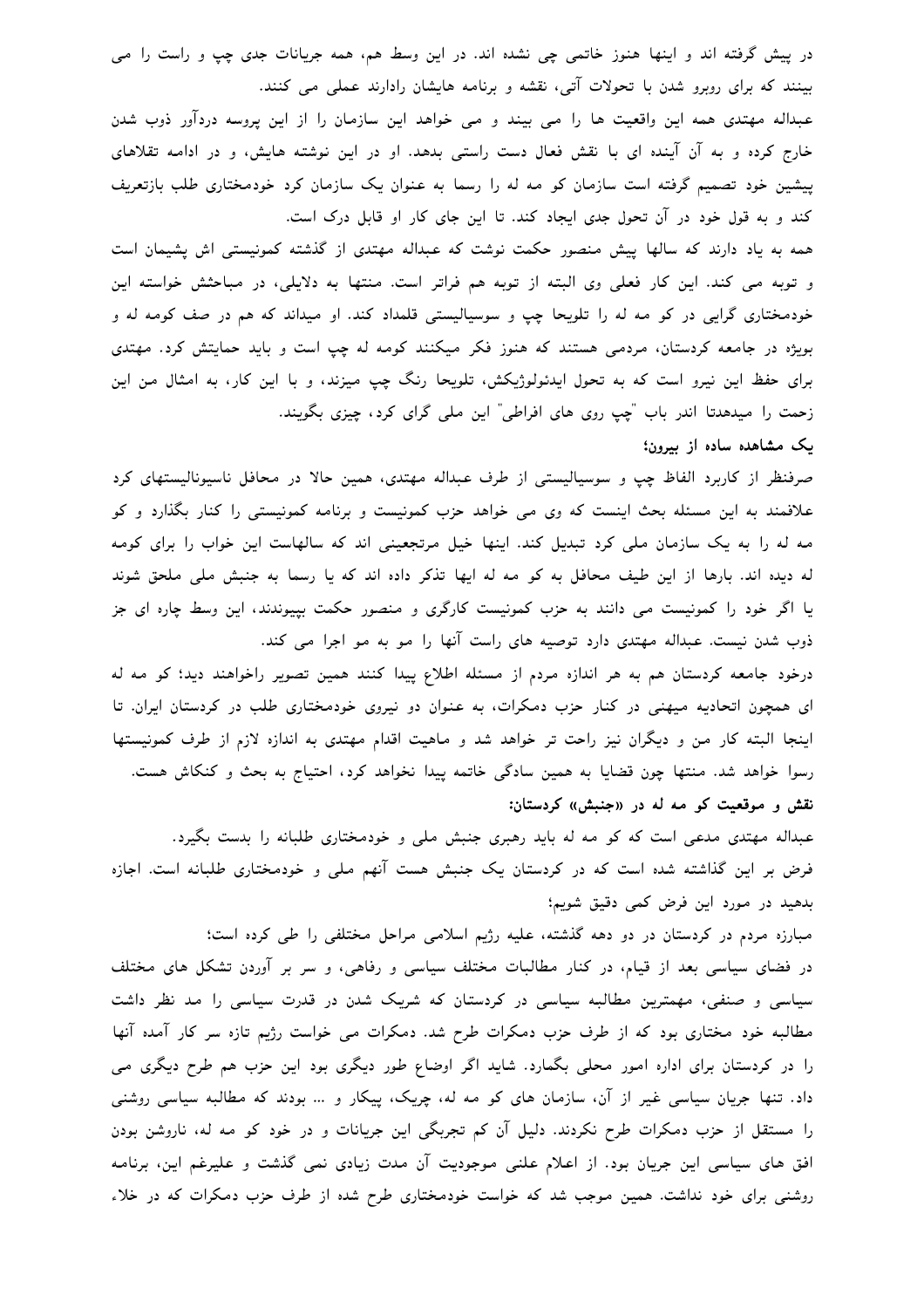سیاسی آن مقطع تا اندازه ای توده گیر شده بود، توسط کو مه له و جمعیت های دمکراتیک آن دوره بدست گرفته شود و در مقابل به این شعار مضمون رادیکال تر و چپ تری داده شود. نتیجتا علیرغم درک های متفاوت از خودمختاری، این مطالبه از طرف تقریبا اکثریت نیروها به شیوه های مختلف فرموله و تبلیغ شد. مطالبه خودمختاری در آن مقطع، از طرف چپ ها، به معنی نفی حاکمیت رژیم در عمل و بدست آوردن بیشترین مطالبات سیاسی و رفاهی و سپردن قدرت به ارگانهای منتخب مردم در محل، ترجمه می شد.

حمله رژیم به کردستان و مقاومت در برابر آن، بخشا محصول وجود پلاتفرم سیاسی ای بود که نیروهای جنبش مقاومت در کردستان را علیرغم درک های متفاوت از آن حول خود بسیج کرد. همین مطالبه با اولین شکست و عقب نشینی رژیم، به عنوان مطالبه اصلی، توسط هیئت نمایندگی مردم کردستان در آن مقطع، در میز مذاکره جلو نمایندگان رژیم گذاشته شد. در تمام این مدت، کشمکش بین نیروهای سیاسی و مشخصا بین کو مه له و دمکرات بر سر درک های متفاوت از خود مختاری در جریان بود که یکی از بحثهای گرم در جامعه بود. کو مه له آنرا پرچمی می دانست که می شد مطالبات مختلف مردم زحمتکش را زیر آن لیست کرد. حقوق برابر زن و مرد، تامین مطالبات کارگری، جدائی دین از دولت و آزادیهای سیاسی به تعبیر کو مه له، جزو خودمختاری بودند. کو مه له بی برنامه، پرچمی را یافته بود تا مطالبات رادیکال و انقلابی خود را زیر آن فرموله کند. ادامه همین طرح بود که به برنامه التقاطی کو مه له برای یک خودمختاری "وسیع و دمکراتیک" منتهی شد.

در کل این دوره بین دو نیرویی که ظاهرا پرچم مشترک خودمختاری را در دست داشتند، مداوما کشمکش سیاسی در مورد مسائل مختلف جامعه بود. دفاع کو مه له از دهقانان فقیر، از کارگران، از خواستهای رادیکال زنان، از آزادیهای بی قید و شرط سیاسی با مخالفت و قلدری دمکرات روبرو بود. در کل این دوره جامعه کردستان اساسا پشت سر این دو نیرو قطبی شده بود. قطبی چپ و قطبی راست. و این قطب بندی مداوما تحت تاثیر اتفاقات مهم به نفع جناح چپ تغییر می کرد. کو مه له بارها از طرف دمکرات متهم می شد که خودمختاری نمی خواهد و دنبال عملی کردن تئوریهای ذهنی خود است. منظور دمکرات این بود که کو مه له بهای سنگینی برای خودمختاری قایل نیست در عوض دنبال مطالبات سیاسی و رفاهی اقشار و طبقات محروم اجتماعی است، که دمکرات عملی کردن آنها را ذهنی می دانست. برابری زن و مرد، تامین قانون کاری به نفع کارگران، بیمه بیکاری، حق تشکل و … طبق گفته دمکرات ناشی از ذهنیگرایی کو مه له بودند مگرنه به حساب آنها، "ملت ستمدیده کرد تنها خودمختاری می خواهد"!

با تشکیل حزب کمونیست و در ادامه آن با روشن شدن کو مه له به عنوان بخشی از حزب در مورد آنچه که می خواهد از آن به بعد جمهوری دمکراتیک درون برنامه حزب کمونیست چقدر تبلیغ شد، خودمختاری کو مه له هم همانقدر. مطالبه و تبلیغ خودمختاری به تدریج در جایگاه واقعی خود قرار داده شد. کو مه له بتدریج به عنوان جریانی سوسیالیست که مدافع آزادی، برابری، رفاه و در عین حال رفع ستم ملی است چهره شفاف تری از خود به جامعه ارائه داد. به موازات رشد روشن بینی سوسیالیستی در کو مه له، دهها هزار کارگر رادیکال و سوسیالیست در کردستان پشت کو مه له کمونیست قرار گرفتند و آنرا مدافع آرزوهای خود یافتند. به ازای آزادیخواهی سوسیالیستی کو مه له، جنبش کارگری قدرتمندی بین سالهای ٦٣ تا ٦٨ رو به رشد نهاد که تحرکات آن مهمترین وقایع سیاسی و اجتماعی این دوره جامعه کردستان است و قطعنامه های سوسیالیستی اول مه های آن، تنها پلاتفرم رادیکال آن دوره تاریخ اجتماعی ایران هستند. در این دوره، پرچم کو مه له، آزادیخواهی سوسیالیستی است. بر این پرچم، رفع ستم ملی تنها یکی از خواستهاست. استراتژی کو مه له در کنگره ششم، اوج این روشن بینی سوسیالیستی را در خود داشت که در آن گام به گام راهی را که کو مه له می بایستی بپیماید تا به قدرت برسد، فرموله شده بود.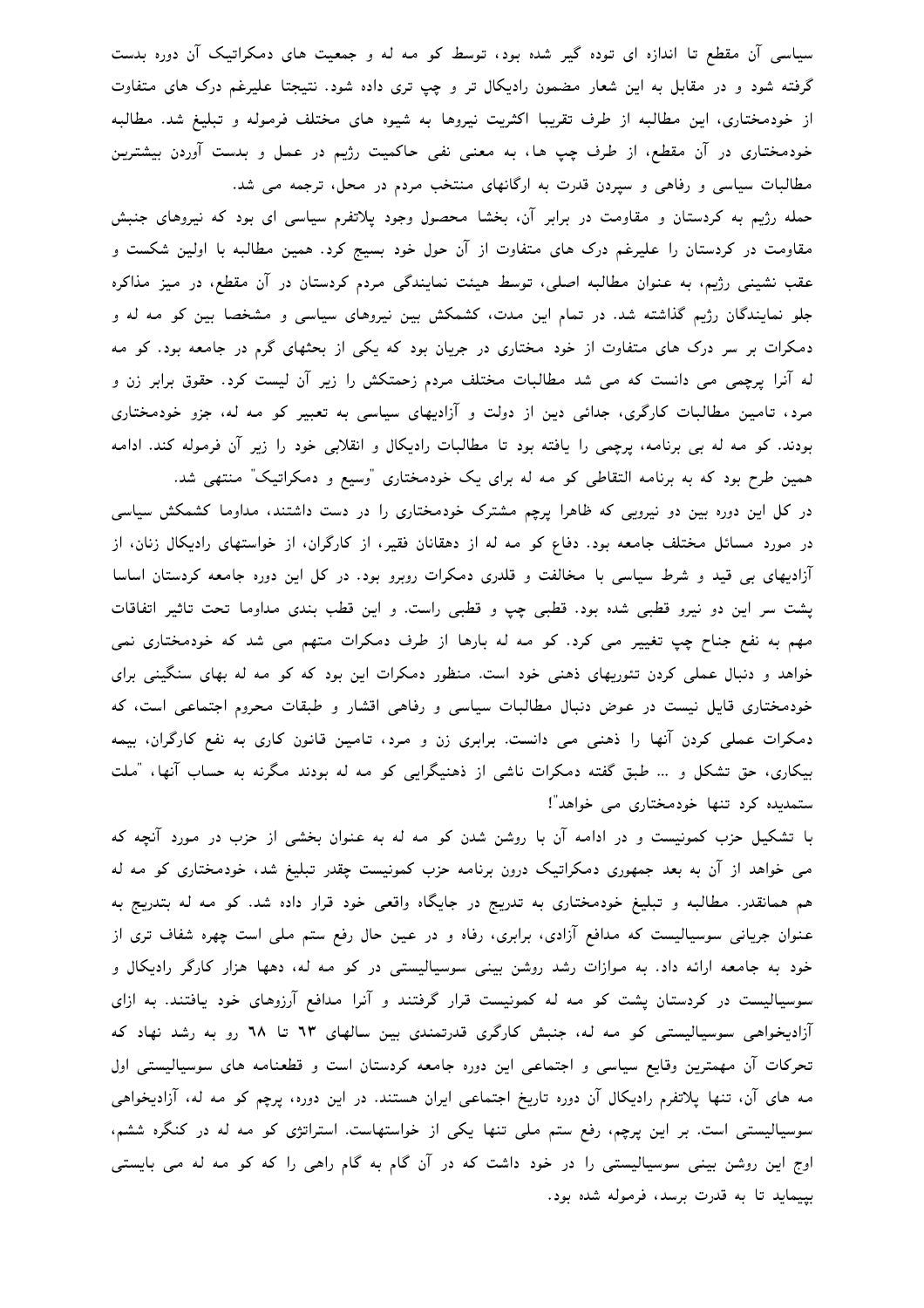با این توضیحات چند نکته روشن میشود؛

\_ خود مختاری از ابتدا برنامه ناسیونالیستی حزب دمکرات برای حل مسئله ملی بوده است. \_ حزب دمکرات با در دست داشتن این برنامه تلاش کرده است تمامی خواستهای آزادیخواهانه مردم را زیر این پرچم خفه کند. و با این بهانه که خواست مردم تنها و یا فعلا خودمختاریست در مقابل هر نوع آزادیخواهی رادیکال مردم سنگربندی کند.

\_ در مقطعی که کو مه له هنوز برنامه روشن دیگری نداشت، پرچم خودمختاری هژمونی پیدا کرد و از طرف خود کو مه له هم نوع "وسیع و دمکراتیک" آن به دست گرفته شد و همه خواستهای آزادیخواهانه دیگر در پوسته تنگ خودمختاری چیانده شدند.

\_ کو مه له بعدها، با بازبینی گذشته التقاطی خود، در کنگره ششم، برنامه روشنی ارائه داد که در آن به عنوان نیرویی کمونیست مطالبات رادیکال و سوسیالیستی جامعه را فرموله کرد. پرچم آن، سوسیالیسم و آزادیخواهی کارگری شد و رفع ستم ملی به یکی از خواستهای آن تبدیل شد و در جایگاه مناسب خود قرار داده شد.

\_ پشت سر دو جریان سیاسی عمده در کردستان، کو مه له و دمکرات، دو افق متفاوت، پیشاروی مبارزه مردم در کردستان طرح شدند. افق سوسیالیستی و افق ناسیونالیستی. جنبش زنان برای برابری و علیه آپارتاید جنسی، جنبش توده ای برای دست یابی به خواستهای رفاهی در شهرها و محلات، اعتراض توده ای علیه سرکوب نظامی و پلیسی، و جنبش کارگری برای مطالبات متفاوت از آن جنبش هایی بودند که تحت تاثیر افق سوسیالیستی در جامعه تحرک داشته اند و شکل گرفته اند و بتدریج دریافته اند که خواستهای انسانی آنها بر پرچم آزادیخواهی سوسیالیستی کو مه له حک شده است. به همین دلیل است که گفته می شد کو مه له نماینده رادیکالیسم انقلابی در کردستان است.

در کنار اینها کو مه له با طرح شعار خروج نیروهای سرکوبگر از کردستان، پیگر ترین پرچم مبارزه علیه ستم ملی را بدست گرفت و مردم را در شهر و ده حول این خواست به میدان نبرد فراخواند.

\_ حزب دمکرات نیز با طرح خودمختاری در جامعه، پرچم ایستادگی در مقابل هر نوع آزادیخواهی را بدست گرفت. علیه برابری زن و مرد تبلیغات ارتجاعیی راه انداخت، در برابر کارگران ایستاد و در آغاز اصلا وجود و حضور طبقه کارگر در جامعه را منکر شد. علیه آزادیهای سیاسی دست به اسلحه برد، چریک ها را در دوره ای خلع سلاح کرد، پیکاریها را قتل عام کرد و جنگ با کو مه له را آغاز کرد و در عمل نشان داد که شعار خودمختاری، طرح آنها برای کدخدایی اسلامی در کردستان است و ربطی به رفع ستم ملی و سرکوب مردم ندارد. \_ کو مه له به درست در کنگره ششم بر یک استراتژی سوسیالیستی برای پیروزی در کردستان تاکید کرد و رفع ستم ملی را در کنار بقیه مطالبات آزادیخواهانه و رادیکال در جایگاه واقعی خود قرار داد.

رسما از این تاریخ است که مطالبات آزادیخواهانه و سوسیالیستی در جامعه زیر مجموعه خودمختاری به حساب نمی آیند و خودمختاری طلبی به عنوان پرچم ناسیونالیسم در کردستان، توسط کو مه له رسما کنار گذاشته می شود. در مقابل، حزب دمکرات تقلا کرده تا خودمختاری را به عنوان پرچم ناسیونالیسم و ملی گرایی علم کند و مبارزه در کردستان را جنبش ملی و برای این خواست قلمداد کند. حزب دمکرات به نسبت توان و نفوذ اجتماع اش این شعار را عملی کرده است و بخش هایی از جامعه را بدور خودمختاری و به عنوان جنبش ملی شکل داده است. قدرت و توان این جنبش در مراحل مختلف دوره های گذشته، بسته به اتفاقات سیاسی دنیا و ایران و کردستان تغییر کرده است و بالا و پائین داشته است.

در مقابل، واقعیت های جامعه شهری و طبقاتی کردستان، در کنار تحولات سیاسی ایران جنبش های دیگری را به میدان آورده که هیچ سخنیتی با ملی گرائی، جنبش ملی و خودمختاری ندارند. جنبش کارگری، جنبش برابری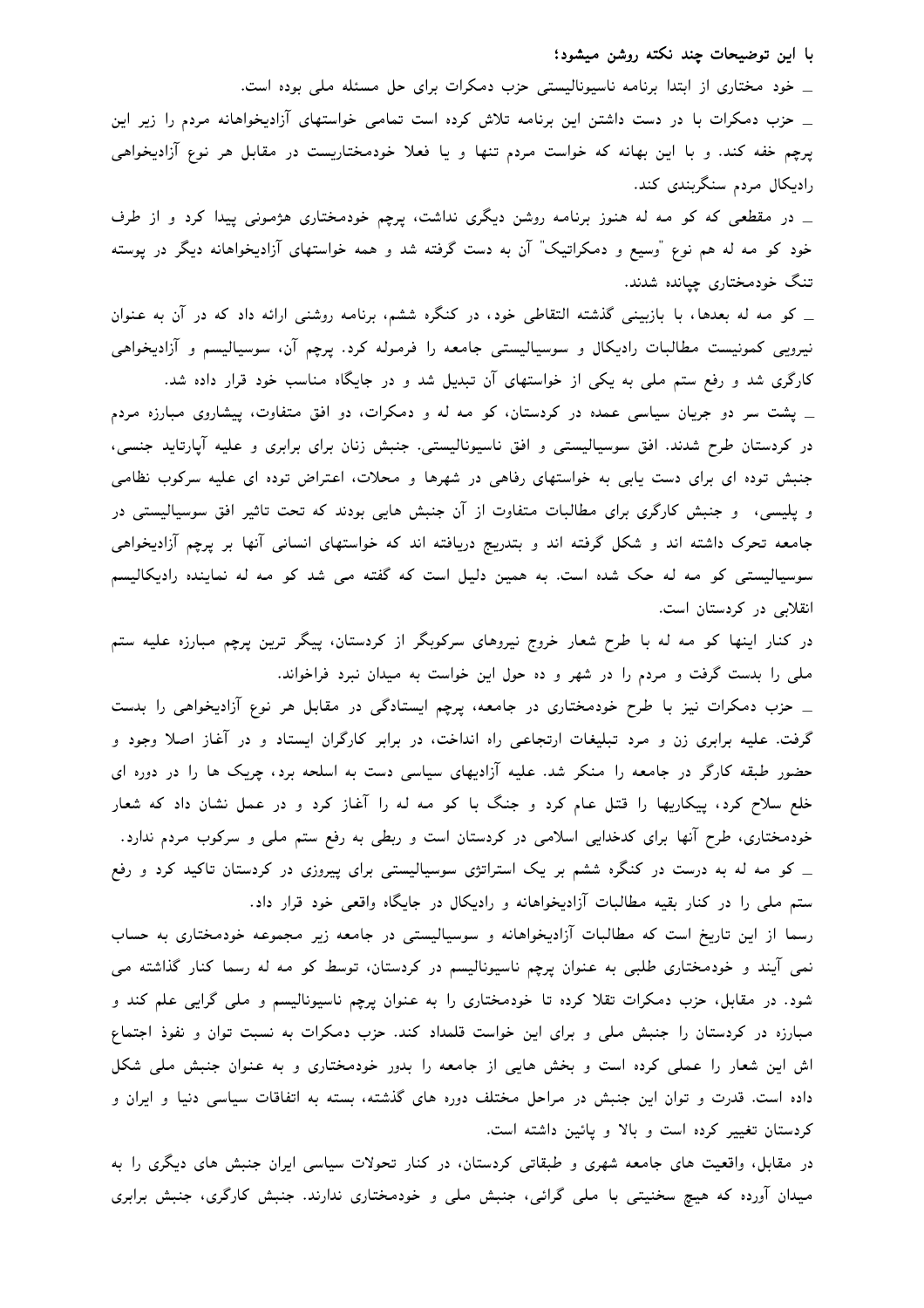طلبانه زنان، جنبش توده ای علیه سرکوبگری، جنبش جوانان برای رفاه و آزادی، سکولاریسم و مذهب زدایی اجتماعی، جنبش ها و تحرکاتی اند که در چهارچوب جنبش ملی و خودمختاری گنجاندنی نیستند. اگر حزب دمکرات با طرح خودمختاری می تواند خود را به مبارزه علیه ستمگری ملی وصل کند، برای پیوند با این جنبشهای آزادیخواهانه راهی برایش وجود ندارد. جنبش ملی شکل گرفته یشت سر ناسیونالیسم دمکرات، جایی برای هیچ نوعی آزادیخواهی ندارد. حزب دمکرات بارها اعلام کرده است که هدف او بدست گرفتن و یا شریک شدن در قدرت محلی زیر سلطه هر نوع رژیم ولو هار و اسلامی است.

## بر گرديم به اول بحث؛

عبداله مهتدی مدعی است که کو مه له باید رهبری جنبش ملی و خودمختاری طلبانه را از دست دمکرات خارج کند، خود آنرا بدست گیرد و شعار و مطالبات رادیکال را به زیر مجموعه ای ازآن تبدیل کند.

ملی گرایی و سوسیالیسم، جنبش ملی و جنبش سوسیالیستی دو جنبش متفاوت در جامعه کردستان اند و تنها وجه مشترک آنها، دخالت هر دو در امر مسئله ملی است. عبداله مهتدی با طرح کو مه له و برنامه آن برای خودمختاری، رسما سوسیالیسم صوری شان را قلم می گیرد تا در جنبش ملی، رقیب صاحب این جنبش یعنی حزب دمکرات شود. با این حساب اگر کو مه له روزی بدلیل ناروشنی شعار خودمختاری بدست گرفت و همه مطالبات رادیکال اجتماعی را در قالب آن ریخت، حالا مهتدی آگاهانه این شعار را علم می کند تا به جامعه اعلام کند که در صف چه نیروهای مرتجعی قرار دارد.

اگر در دوره ای هژمونی خودمختاری طلبی در فضای سیاسی آن دوره کردستان، کو مه له ناروشن آن دوره را وادار کرد تا افق رهائیبخش جناح چپ جامعه را هم به نادرست خودمختاری نام بگذارد، حالا هژمونی خودمختاری طلبی بر اندیشه و باورهای عبداله مهتدی است که می خواهد حال و آینده کو مه له را رسما به عنوان جریانی خودمختاری طلب شکل دهد.

## زمینه های این رجوع به خودمختاری؛

# ۱\_... دگردیسی کو مه له:

با ترک حزب کمونیست ایران از طرف جریان کمونیسم کارگری، ناسیونالیسم کرد در کو مه له توانست دست بالا پیدا کند و در طول یک دهه گذشته در مجموع، علیرغم حمل نام کمونیست و سوسیالیسم، سنت، فرهنگ، اخلاقیات، سیاست و تاکتیک این جریان عمدتا متکی بر ملی گرایی و ناسپونالیسم کرد بوده است. آیا کسی هست موضعی سوسیالیستی و بشاش از این جریان را دیده باشد؟ کسی هست همزیستی عملی و دوستی صمیمانه اینها با ناسیونالیسم کرد، سکوت در مقابل ماهیت و عملکردشان در دوره قدرتشان در منطقه را شاهد نبوده باشد؟ اینها از نزدیک شاهد لت و پار شدن زنان توسط ناسیونالیسم و سنت ناسیونالیستی شدند و دم برنیاوردند، از نزدیک شاهد روزمره سرکوب کارگران و مردم از طرف دوستانشان در درون جریان ناسیونالیستی کردستان عراق بودند و سکوت کردند، از نزدیک شاهد کشتار فعالین اپوزیسیون ایرانی در زیر حاکمیت همین "برادران کردشان" بودند و لب نگشودند.

در همسایگی اینها، از پ.ک.ک بگیر تا حزب بارزانی و طالبانی، هیچ دیکتاتوری در منطقه نبود اینها برایش به دریوزگی و نوکری نیفتند و شکم همدیگر را و همزمان مردم را پاره نکنند و باز کو مه له ایهای عزیز ترجیح دادند سکوت کنند. بلی در متن این همزیستی و دوستی، ناسیونالیسم درون کو مه له روز به روز بیشتر آخرین بقایای چپ در کو مه له را هرس کرد و فرهنگ و اخلاقیات و سنت های سیاسی خود را در آن گسترش داد تا آنجا که حالا رسما اعلام کند کو مه له باید رسما از کمونیست بودنش دست بردارد و برنامه خودمختاری را پرچم خود کند.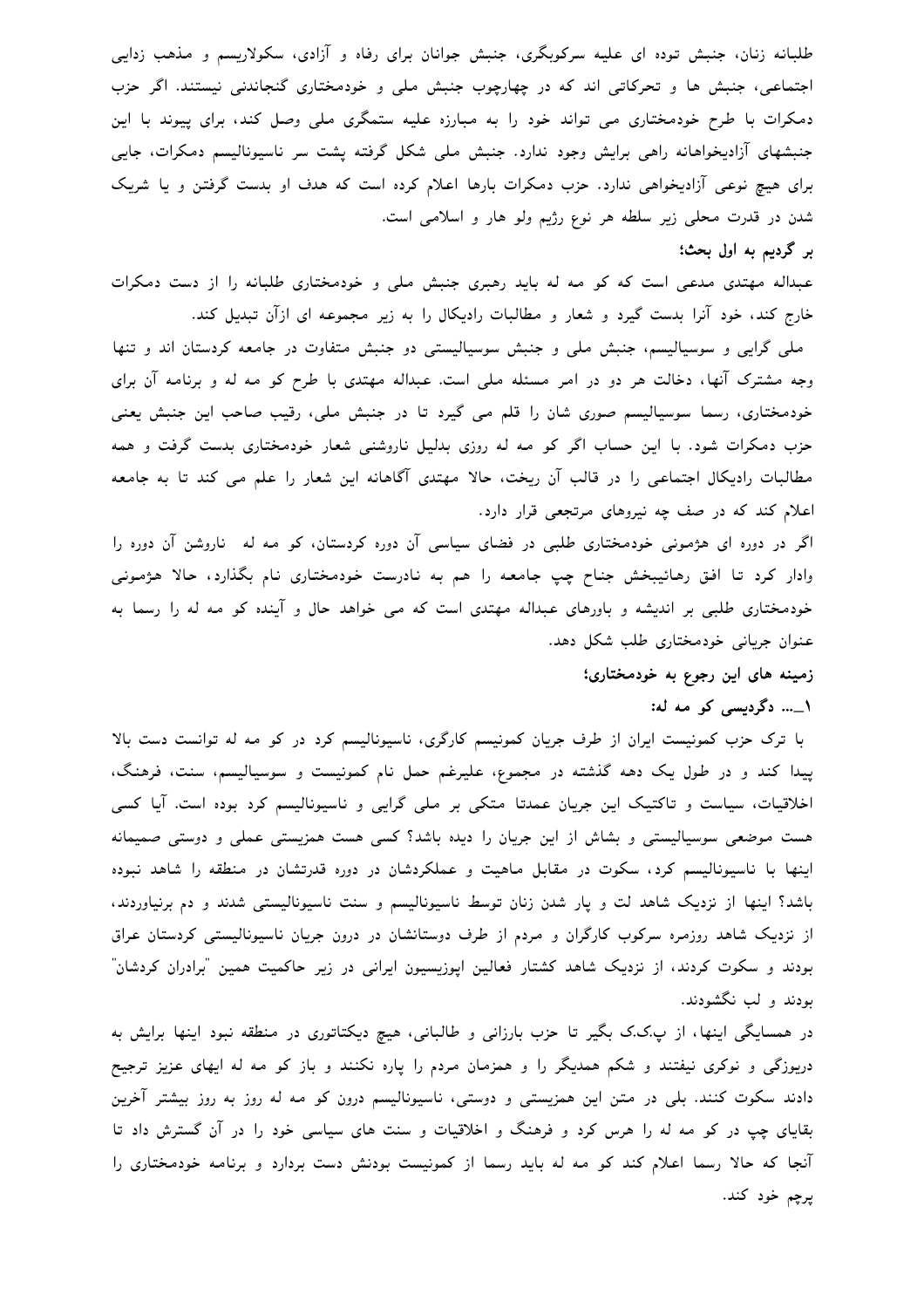## ٢\_ اوضاع سياسي فعلي در ايران؛

در یک نگاه کلی، در فضای سیاسی فعلی ایران، دو افق سیاسی در مقابل تحولات فعلی قابل روئیت است؛ افق سرنگونی جمهوری اسلامی و افق اصلاحات در جمهوری اسلامی.

با اولین بروزات علنی حضور گسترده مردم در فضای سیاسی، اپوزیسیون رژیم اسلامی در دو صف متفاوت، صف سرنگونی طلبان و صف هواداران جمهوری اسلامی اصلاح شده، قرار گرفتند. ناسیونالیسم کرد بدون تامل به صف هوادارن جمهوری!سلامی اصلاح شده پیوست و افق کنار آمدن با رژیم را در پیش گشود. مردم را به شرکت در نمایش های انتخاباتی رژیم دعوت کرد و رسما به رژیم اسلامی اعلام کرد که آماده است به خدمت گرفته شود. حزب دمکرات اگر چه همیشه برای مذاکره و سازش با رژیم آمادگی و خلوص نیت داشته است ولی این بار بدون توجه به عکس العمل رژیم، وارد همکاری عملی با آن، از طریق کمک به سازماندهی ارگانهای رژیم در کردستان شد. هم زبان با رژیم، از مردم خواست در انتخابات شوراهای اسلامی شرکت کنند، و بعدا از مردم خواست به کاندیدهای مجلس اسلامی رای بدهند و در ادامه از آنها حمایت هم بکنند!

قبل از این، بعضی از روشنفکران ناسیونالیست کرد، امثال صلاح مهتدی به جریانات کردی امثال کو مه له و دمکرات توصیه کرده بودند که فرصت را غنیمت بشمرند و راه دیالوگ با رئیس جمهوری اسلامی را در پیش گيرند.

پادر میانی های پ.ک.ک ایها و اتحادیه میهنی هم برای تشویق بقیه ناسیونالیست ها به راهی که خود می پیمایند، راه "دیالوگ"، بی شک تاثیرات خود را داشته است. نتیجتا اگر کل کو مه له رسما تابحال حاضر نشده بدنبال این فضا برود، عبداله مهتدی به عنوان "روشن بین ترین" عنصر ناسیونالیست در این جریان خطاب به خاتمی گله کرد که چرا دیالوگ با مردم خود را در پیش نمی گیرد! که طبعا منظور وی از مردم خودشانند تا به بازی گرفته شود. در نوشته ای هم که اینجا مورد بحث است، در برابر حاکمیت می گوید؛ "هم اکنون نیز حاکمیت قشر ممتاز روحانیت تحت عنوان ولایت فقیه جامعه را در خود می فشارد». این یعنی کلیت رژیم اسلامی در این باره و بویژه جناح آقای خاتمی تقصیری ندارد! آیا زبان دیگری هست تا بدان وسیله آقای مهتدی اعلام کند که به جریان بیچاره دوم خرداد پیوسته است، تا در صف نوبت ملاقات و مذاکره احزاب ملی با رژیم اسلامی بدون ولایت فقیه قرار گیرد! استراتژی مصوب کنگره ششم کو مه له را نمی توان توشه این سفر "مقدس" ملی کرد! باید آنرا به خودمختاری تنزل داد تا بتوان در موردش با اداره دیالوگ تمدن ها وارد بحث و معامله شد! باید آنرا ملی کرد تا بتوان در قطار خودمختاری جایش داد و از دره با صفای اصلاحات ردش کرد! به این میگویند ابتكار تاريخى !!

# ۳\_ استراتژی دیالوگ و سازش به هر قیمت؛

احزاب ملی کرد در عراق با ناامید شدن از حمایت های آمریکا و غرب مدتهاست اعلام کرده اند که سر جنگ با رژیم بعث را ندارند و نهایتا به هر قیمتی که شده می خواهند زیر چطر آن قرار گیرند. به این معنی مواضع آنها تجربه تازه ای برای دوستان دور و برشان ندارد. فاکتور مهم در این وسط، تغییر مواضع پ.ک.ک بود که با تنگ شدن شکاف های منطقه ای برای زیست، سیاست تمایل به سازش با ترکیه را اتخاذ کرد، با دستگیری رهبرش اوجالان، این چرخش را تسریع کرد و نهایتا به این نتیجه رسید که باید طبق قانون دول غرب عمل کند تا به بازی گرفته شود. اعلام تسلیم این جریان مدعی کردستان بزرگ به دولت ترکیه و فداکاری اش برای این امر همه جریانات ناسیونالیست منطقه را در برخورد به سیاست جدید خود به تعمق جدی فرو برد. علیرغم اندک انتقاداتی که اینجا و آنجا مطرح شد، تسلیم طلبی اش مورد انتقاد بخش عمده ای از جریانات ناسیونالیست قرار نگرفت. طبیعی هم همین بود. نمی شود دیگران با صدام و خاتمی گرم بگیرند و برای نوکری ترکیه و رژیم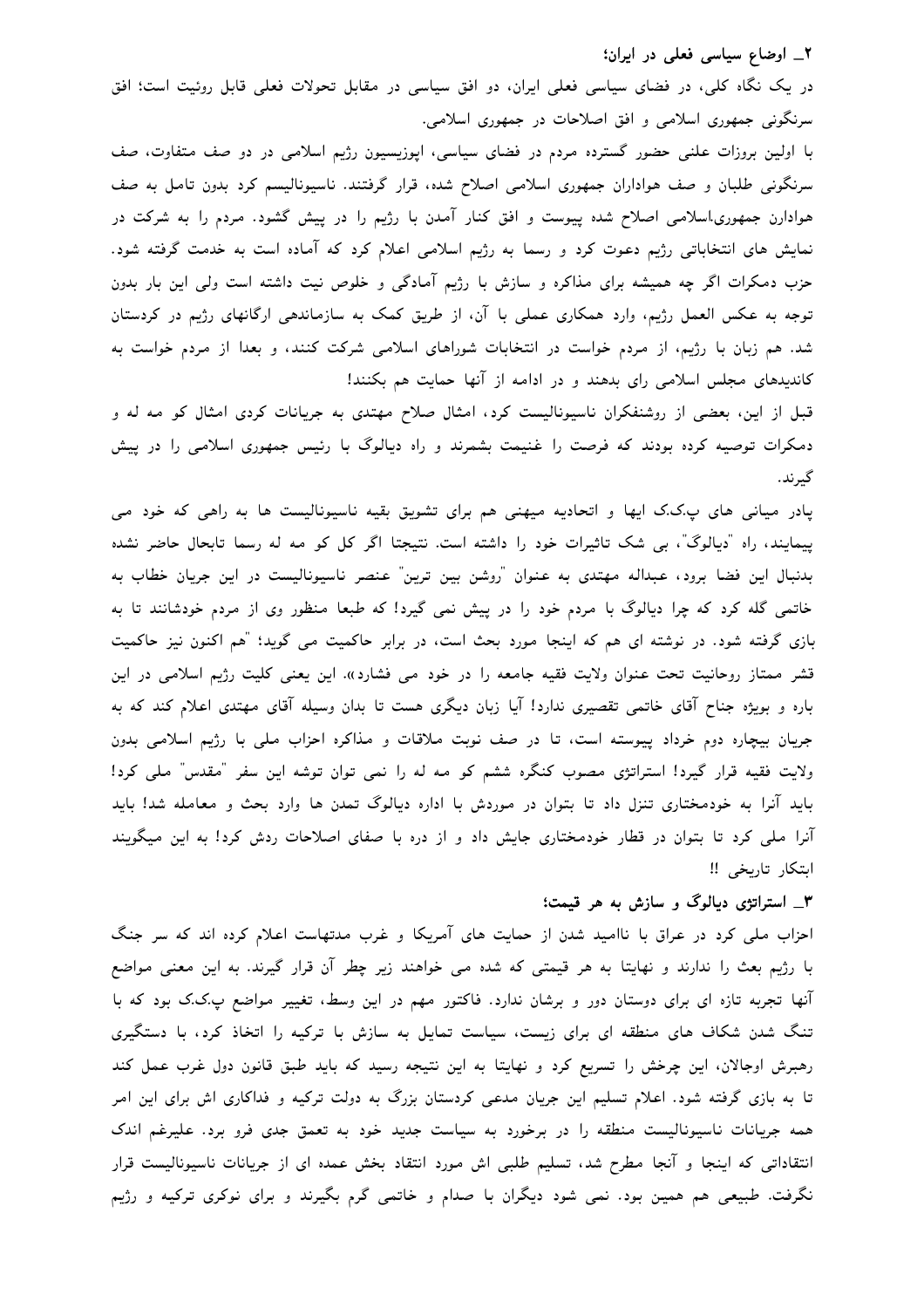اسلامی و غرب مسابقه بگذارند ولی از پ.ک.ک بخاطر تسلیم شدنش انتقاد کنند. به این شیوه، به نظر میرسد که سیاست دیالوگ به شیوه رسمی اینها در رابطه با حکومتهای مرکزی است. و این، طبیعی است که امثال عبداله مهتدی را به تعمق بکشاند و برای "یا جلو گذاشتن" و عقب نماندن از بقیه، با همکاری حامیانش، کاری كند.

### چرا خودمختاری و نه رفراندوم و …؟

ممکن است یک نیروی معترض به ستم ملی خواهان رفراندوم شود. ممکن است خواهان جدایی و استقلال باشد. خودمختاری از کجا می آید؟ بدلایل متعدد هیچ نیروی ملی گرای کرد خواهان استقلال کردستان نیست. یک دلیل پایه ای اینست که کلیه این نیروها در شکاف های منطقه ای مشغول نفس کشیدن اند و با هزار وصله به سیاستهای دول منطقه و غرب و آمریکا گره خورده اند. مادامی که دول مذبور استقلال یک منطقه کردنشین را به نفع خود نمی بینند، ناسیونالیسم کرد به عنوان رام شده ترین موجود سیاسی، به عنوان عقیم ترین اپوزیسیون منطقه ای و به عنوان پوشالی ترین مدعی قدرت، با استقلال طلبی بیگانه است. فراتر از این، یکی از اعتراضات ناسیونالیست های کرد عراقی به حزب کمونیست کارگری عراق بدلیل دفاع این حزب از استقلال کردستان است.١ بااین حساب می ماند رفراندوم. در رفراندوم اصل وارد کردن فاکتور مردم، احترام به رای مردم و بیرون رفتن نیروی سرکوبگر برای تامین فضای آزاد جهت رفراندوم اصول پذیرفته شده ای اند. جریان ناسیونالیستی که با رای مردم بیگانه است و قرار است زیر برکت حکومت مرکزی و به نمایندگی از او کدخدای منطقه ای شود، طبیعی است که با رفراندوم میانه خوشی نداشته باشد. آنچه می ماند خودمختاری و فدرالیسم است. فدرالیسم اشاره به نوعی تقسیم قدرت دارد و هیچ رژیمی در منطقه حاضر نشده اینقدر برای ناسیونالیسم کرد تره خورد کند تا بحث فدرالیسم جایی در مشغله اینها بیابد. پس خودمختاری "بهترین" راه است! می شود هر معامله ای با ماموران درجه چند اطلاعات را مذاکره ، هر نوع درپوزگی را رابطه، و هر درجه از توافق طرفین برای کلاه گذاشتن سر مردم و چگونگی تعین ارگانهای اداری محلی را خودمختاری نامید!! در این کار می شود مانور هم داد! خودمختاری اسلامی، خودگردانی، خودمختاری و انواع و اقسام اسامی مورد قبول رژیمها برای امر کدخدایی محلی می شود ردیف کرد و به چشم مردم متوهم هم خاک پاشید و آنرا نوعی زرنگی و پلتیک در حل مسئله ملی نام نهاد!

#### شانس خودمختاری و خودمختاری طلبی؛

رژیم اسلامی با وسیعترین تعرضات توده ای روبروست. جبهه مردم آزادیخواه و قطب سرنگونی طلب جامعه روز به روز قدرت بیشتری می گیرد. جنبش همگانی علیه رژیم، جنبش زنان، جنبش جوانان، جنبش کارگری، سکولاریسم و مذهب زدایی روز به روز روشن تر و با مطالبات شفاف تری به میدان می آید. بحث رفتن رژیم اسلامی مسئله ای نیست که این و آن ادعا کنند. واقعیتی است که خود رژیمی ها در مورد خطرش، مدام به سر و کله هم می زنند. پیدایش جناح اصلاح طلب برای رفرم در رژیم، از ترس و برای جلوگیری از این رفتن حتمی است. ناسیونالیسم کرد در ایران امید خود را در سازش با این رژیم اصلاح شده فرضی می بیند و همراه دو خردادیهای دیگر مشغول تولید این توهم اند که "اصلاحات" می تواند درخت امیدشان را بارور کند! روند سریع رویدادها به هر سیاسی کار کوته بینی هم حالی خواهد کرد که آرزوی چیدن میوه در باغ اصلاحات وقتی امکان پذیر است که رژیم آخرین نفسهایش را می زند. یعنی هنگامی که دیگر "دیالوگ تمدنها" به رحمت ایزدی پیوسته است. "بدشانسی" دیگر اینست که خواست خودمختاری و سازش با رژیم، در کنار مطالبات عمده جنبش های فعال و قدرتمند اجتماعی دیگر عمدگی ندارد و این جنبش ها هستند که حرکت رو به رشد جامعه را دارند تولید و بازتوليد مى كنن.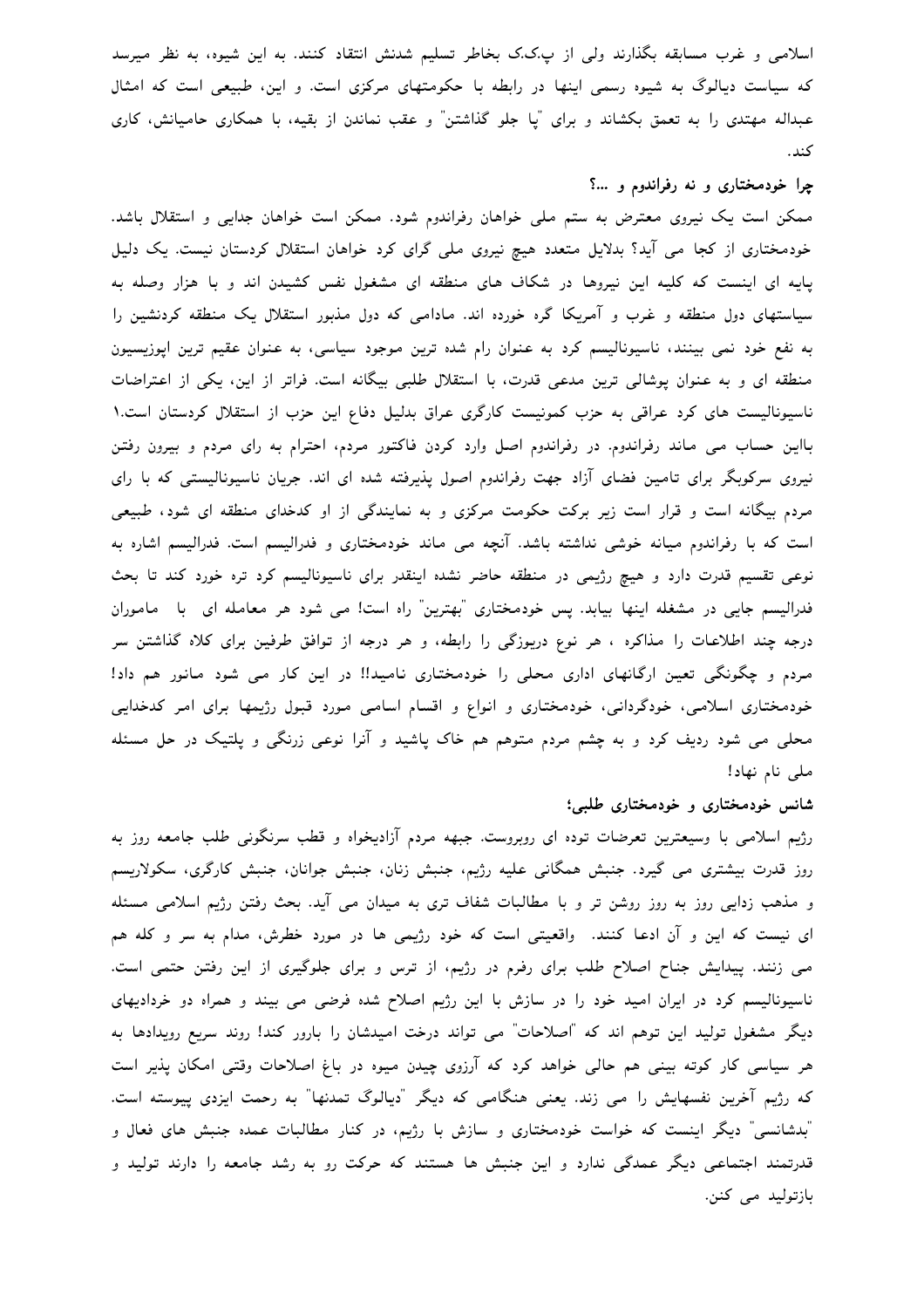#### شانس سازمان خودمختاری طلب چپ؟

عبداله مهتدی بی شک کیی سازمان های خودمختاری طلب کرد در عراق را در نظر دارد و می خواهد نقش اتحادیه میهنی در کردستان ایران را بازی کند. یا شاید تصویری از پارلمان محلی کرد در مهاباد را در نظر دارد که همراه دمکرات، در فرصت مناسب با شرایط ۵۰ ،۵۰ آنرا در ذهن خود دایر کرده است! در نظر او اما احتمالا یک فاکتور "کوچک" غایب است؛ کمونیست ها و کمونیسم کارگری! عبداله مهتدی می خواهد جناح چپ خودمختاری طلبی باشد و از این موضع با دمکرات رقابت کند. این تحلیل

هم متوجه نشده است که هر موضعگیری بینابینی در جامعه از طرف کمونیسم کارگری و ناسیونالیسم تحت فشار خواهد بود و هست. همین حالا واقعا اینها نمی توانند ببینند که در سطح جامعه چقدر نیرو به نفع این دو طرف از دست داده اند؟ كردستان ايران، با عراق تفاوت دارد. اينجا اوضاع سياسي فعال است، جنبش هاى اجتماعى قدرتمند در صحنه اند. افق سوسیالیستی و رادیکالیسم کارگری امیدوار به تغییرات رادیکال وزنه ای جدیست. عبداله مهتدی و یارانش اشتباه بزرگی می کنند اگر فکر کنند آن نیروی اجتماعی که پشت کو مه له ایستاد تا

دمکرات را عقب براند، دنبال طرح ارتجاعی خودمختاری "وسیع و دمکراتیک" خواهد رفت. می دانم درک این نکته سخت و قبول آن برای اینها بسیار تلخ است که ببینند نیروی کمونیست در جامعه کردستان صدایی بلند، بشاش و جدی یافته است تا نمایندگی اش بکند و این کمونیسم کارگریست. جریان چپ خودمختاری طلب ناچار است بپذیرد بین دو قطب راست و چپ جامعه قرار گرفتن سخت است و هر روز باید به نفع این و آن، نیرو از دست بدهد.

### آیا تحول در کو مه له امکان پذیر هست؟

عبداله مهتدی یعنی کسی که یک دهه قبل در دوره ای که دورنمای خودمختاری طلبی کور شده بود، کو مه له را برای ایجاد یک تحول جدی در خود و به نفع کمونیسم کارگری فراخوان داد و حالا با این حساب که خودمختاری در بورس است آنرا به ایجاد یک تحول جدی در خود، در تقابل با «بقایای کمونیسم کارگری» و به نفع خودمختاری طلبی فراخوانده است.

جای خنده است، نه؟! متاسفانه جای خنده نیست. اینجا سیاست به سبک سیاستمداران جهان سوم است و کسی حاضر نیست بعد از رد شدن در دوره ای، عشق دیکتاتور شدن در منطقه ای را به لقایش ببخشد و یک گام به نفع زندگی خود و گامها به نفع دیگران سیاست را کنار بگذارد. این از "مزیت" های جوامع خفقان زده و بسته

است! مثل مشهور ناسیونالیستی سیاست هنر ممکن است را به این روشنی هیچ جای دیگری نمی توان یافت! اما در مورد تحول کو مه له، واقعیت این است که این سازمان مدتهاست در پروسه تحول است. سالهاست در پروسه دگردیسی برای تبدیل رسمی به جریانی ملی گراست. مدتهاست که شعارهای چپ بر شانه هایش زیادی سنگینی می کند و حزب کمونیست ایران چیزی بیش از عنوانی بزرگ بر مقوایی توخالی نیست. عبداله مهتدی می خواهد کو مه له را از این وضعیت نجات دهد و با پلاتفرم کو مه له خودمختاری طلب وارد تحولات سیاسی جاری شود. او از موضع راست و عریان ناسیونالیستی به جنگ مخالفینش آمده و به قول ناسیونالیست ها "عینی و واقع بینانه" می خواهد کو مه له را برای همیشه از صحنه تاریخ چپ جامعه جارو کند. جواب مخالفینش نه چپ و نه راست را قانع نمی کند،. بالاخره معلوم نیست راه حل کو مه له برای مسئله ملی چیست. خارج از این معلوم نیست سیاست امروز کو مه له برای سازماندهی هر امری در جامعه چیست. معلوم نیست در مقابل هزارو یک مسئله ای که در جامعه پیش می آید کو مه له چه می گوید. در برخورد به احزاب و جریانات سیاسی کجا ایستاده است، افق هایش چیست، از چه نیرو می گیرد و به چه نیرو می دهد و هزار و یک سوال ديگر.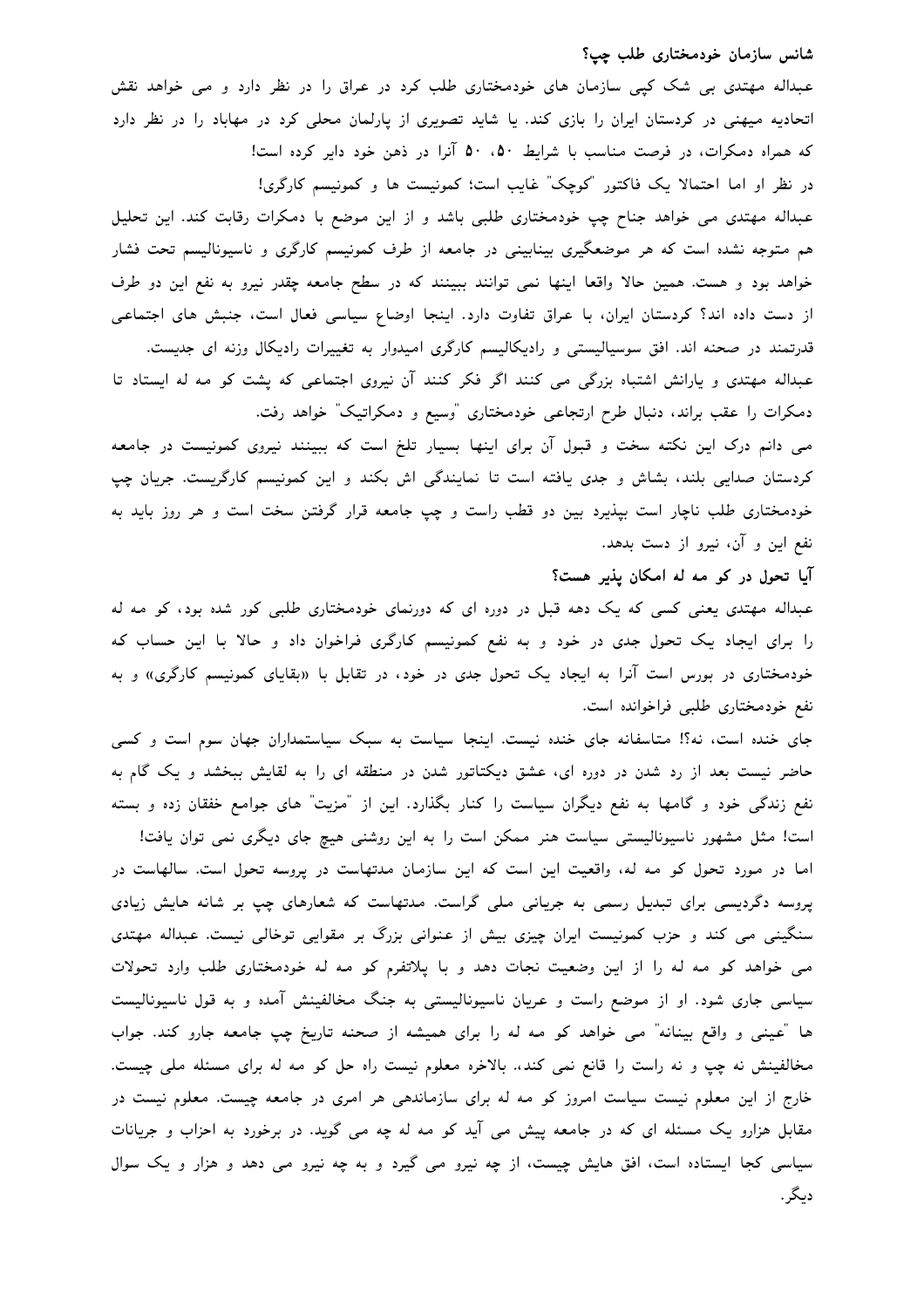آیا اینها، واقعا از خود نمی پرسند چرا تشکیلاتی زمین گیر، نافعال، نابشاش، بی حرف، و حتی بی عمل و بی سیاست را صاحب اند؟

اگر می خواهند جواب عبداله مهتدی را بدهند باید از موضعی سوسیالیستی تکان بخورند، باید نسبت به رویدادهای دور و بر دنیای خود موضع بگیرند، و بالاخره باید بگویند در تحولات سیاسی امروز ایران کجا ایستاده اند. کسی که در جواب عبداله مهتدی می گوید من کمونیسم کارگری نیستم خودت هوادار و مقاله نویسش بودی، نمی تواند از موضع چپ در مقابل وی سنگر بندی کند و می بازد. سنگر بندی های تشکیلاتی رهبری فعلی کو مه له نیز در مقابل مهتدی کار را به جایی نمی رساند، باید سیاست داشت و چپ بود.

آیا عبداله مهتدی بالاخره جواب می گیرد؟ برای جواب به این سوال بلافاصله باید سوال کرد در کو مه له چپی هست که تکان بخورد و از موضع سوسیالیستی سخن بگوید؟ متاسفانه در عمل در جوابهای تا بحال شان، نشانی از تحرک چپ دیده نمی شود. به نظر میرسد کومه له خود به اندازه لازم تحول کرده است و مهتدی تنها مامور اعلام پایان پروسه آن شده است! اگر در کومه له کسی هست بگوید نه، کجاست؟

# فتوا عیه کمونیسم کارگری چرا؟

مهتدی از همه بهتر میداند که مخالفین درون سازمانشان، ربطی به هیچ نوع سایه ای از کمونیسم کارگری ندارند. میداند این بی جوابی آنها در مقابل شمشیر زنگ زده ملی وی از تو خالی بودنشان است. میداند هر آدم بالغ نیمه وارد به سیاست هم این عنوان را برای آنها به مسخره میگیرد. پس اتهام کمونیسم کارگری به مخالفین ساکتش چه ارزش مصرفی دارد؟

آنچه عبداله مهتدی آنرا بقایای کمونیسم کارگری می نامد، نوعی مقاومت در مقابل راست روی خیلی عریان و ناسیونالیستی اوست که از نظر وی به اندازه کمونیسم کارگری چپ و افراطی است! اتهام کمونیسم کارگری به اینها، اتهام کمونیست به مخالفین دیکتاتوری در کشورهای جهان سوم را به ذهن می آورد. در آنجا برای سرکوب مخالفین دیکتاتوریست و اینجا در کو مه له راست امروزی برای طرد طرف مقابل. البته چون عبدالله مهتدی هنوز نتوانسته است از موضع سرکوب کننده به آنها برخورد کند، استفاده او از این فتوا باید ارزش مصرف دیگری برایش داشته باشد؛ او میخواهد با هرچه آثار احتمالی چپ در این سازمان بجنگد و به این وسیله در بدو شکل دادن به کومه له ای کاملا نوین، صفوف پشت سر خود را ایدئولوژیکا آماده کند که در جنگ با کمونیسم رشد کند. او به یک تحول کاملا ایدئولوژیک دست زده است، تا سازمانی را پایه گذاری کرده باشد که فالانژیسم دست راستی و ناسیونالیستی آن از پتانسیل بالایی برخوردار باشد. کو مه له خودمختاری طلب فردای او، ازهمین حالا معلوم است که صف چه موجوداتی خواهد بود، و نیروی کمونیسم کارگری، حقیقتا چه خاری در چشم اینها خواهد بود. در درون صفوف این نیرو هر صدای اعتراضی با این نام خفه خواهد شد. هر چند در کومه له فعلى هم ، قبلا معترضينى با همين اتهام تصفيه شده اند.

اما مزیت بالاتر این پرچم سیاه، برای جذب نیروی راستی است که در خارج کشور، عاشق تصرف کومه له و مصادره اش به نفع خویش است. ناسیونالیستهای دو آتشه دور و بر کومه له را میگویم که سالهاست از «چپ روی» این سازمان گله مندند، و آنها که سالهاست که از موضع راست، از کومه له کناره گیری کرده بودند. مهتدی اینها را مورد خطاب قرار میدهد که بروند و در این نبرد «حق علیه باطل» شرکت کنند. سازمان مورد علاقه اینها البته، یک پ.ک.ک ایرانی است که میلیتانت، فالانژیست، وبه شدت مرتجع و ضد کمونیست است. اینهاعلی القاعده باید بهترین کادرهای سازمان آتی آقای مهتدی شوند.

پیام دیگر او به امثال شیخ عزالدین و طالبانی هاست. چند سال قبل، جلال طالبانی در یک سخنرانی علیه کمونیستهای عراقبی، به نیابت از طرف کومه له ایها، گفته بود که منصور حکمت کومه له زحمتکشان را از راه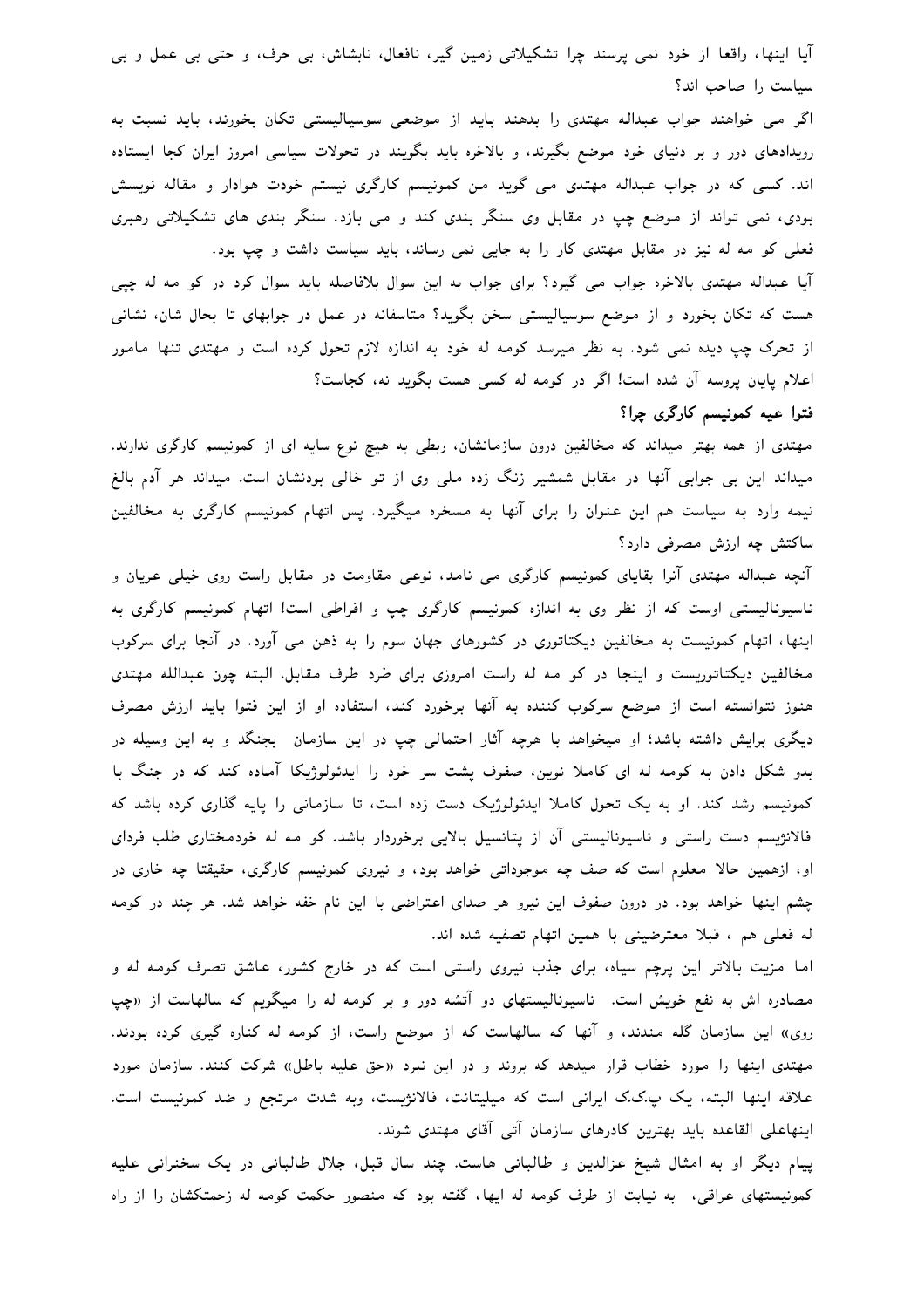بدر کرد. اگر آنروز کومه له با سکوتش آنرا تایید کرد، امروز، مهتدی با صدای رسا دارد میگوید که برای برگرداندن کومه له به نقطه ایدال آنها، به سیم آخر زده است.

البته آقای مهتدی در همین حال، در نبرد درونی سازمانش، همه این جبهه راست را علیه مخالفین درونی اش به نبرد طلبیده است. او همه این صف راست و ضد کمونیست را مستقیما بسیج کرده است تا از بیرون این سازمان به عنوان مرتجع ترین نیروهای داوطلب به جنگ علیه چپ درون کومه له بیپوندند.

# نکاتی در مورد نقد تجربه حزب کمونیست ایران:

در تحلیل عبداله مهتدی از چگونگی تشکیل حزب کمونیست ایران، و اظهار پشیمانی های عمیق از این اقدام، به نقد این تجربه می پردازد. در این بحث، اگر کسی بخواهد آن تاریخ خیالی و آن فاکتهای بی پایه و سرتاپا دروغی را که ایشان راجع به این تاریخ و کومه له قدیم گفته، با سند و مدرک تکذیب کند یک من کاغذ لازم است . باید کسان دیگری این زحمت را تقبل کنند.

به هر حال، مهتدی از این کار اظهار پشیمانی کرده است و همچون معامه گری باخته، احساس ضرر کرده است. این پشیمانی البته، به خودی خود هیچ ایرادی ندارد. نوشیروان مصطفی، از دوستان ایشان و جلاد فعلی کمونیستهای عراق هم، که سالها فرد اول کو مه له مارکسیستی رنجدران کردستان عراق بوده، در نوشته هایش در سالهای اخیر گفته که هیچگاه به مارکسیسم عقیده نداشته است! عبداله مهتدی می تواند صریحا عین او اظهار نظر کند و برای همیشه خود را آسوده کند. نقدی به او وارد نیست. کمااینکه نه آنروز که به نفع کمونیسم کارگری مدعی تحول در کو مه له بود و نه امروز که خواهان تحول ضدکمونیستی کارگری در کو مه له، به نفع خودمختاری طلبی است، انتقادی به او وارد است. چهره واقعی اینها را باید فقط افشا کرد؛ به عنوان سیاستمدارانی شیاد که هر روزه میتوانند به نرخ زمانه رنگ عوض کنند، افشا کرد و سیاست به عنوان هنر ممکن را، کار این نوع "سیاستمداران" دانست.

شخصا، تنها ایرادی که در اظهار پشیمانی های وی از تشکیل حزب کمونیست می بینیم مربوط است به کاربرد کلمه "ما" در توبه نامه اش. "ما" در تشکیل حزب صادق بودیم و اتحاد مبارزان کمونیست بنود. "ما" صادقانه قدم جلو گذاشتیم و آنها نه. "ما" چنان کردیم و آنها چنین. به "آنها" می تازد و از "ما" دفاع می کند به "آنها" بد می گوید و "ما" را تعریف و تمجید!

در همه این ماها منظور عبداله مهتدی فعالین کو مه له آن زمان است. شمای خواننده این متن در تصورتان، دون کیشوتی را در نظر بگیرید که در اتاقش به تنهایی قدم می زند و لشکریانش را این طرف و آن طرف می کند و گاه با خنده و گاه با جدیت با آن لشکریان فرضی و نیروهای مقابل لب به سخن می گشاید، گاهی با صدای بلند و گاه آرام دستور می دهد. و در مقابلش نیز دنیا کیش و مات است! تصوری از این کمتر برای کسی که اینهمه "ما" می گوید و فقط "من" است، نمی تواند تصویری عینی از او بدست دهد. از آن تاریخ ۱۷، ۱۸ سال می گذرد. در این فاصله هزاران انقلابی کمونیست آن "ما" برای دفاع از سوسیالیسم و آزادی جان باخته اند که معلوم نیست اگر زنده بودند چقدر جزو "ما"ی آقای مهتدی بودند. و معلوم نیست چرا آقای مهتدی به خود اجازه می دهد به آنها توهین کند و در صف خودمختاری طلبان زیر پرچم ناسیونالیستی اش جایشان دهد؟ حالا معلوم می شود کار مجید حسینی و عبداله دارابی که در جوله های سیاسی\_نظامی خود در سال گذشته به خانواده های رفقای جان باخته رفتند و گفتند آنها رفقای ما کمونیست کارگری ها بوده اند، چقدر به جا بوده است. حقیقتا گذاشتن لیست نام آنها در صف "ما"ی عبداله مهتدی را توهین به آنها که عزیزان ما کمونیستها بودند و از این طریق، شخصا توهین به خود می دانم. اما از گذشتگان به هر حال ناچارم بگذرم و به "ما"ی زنده بپردازم؛ آیا عبداله مهتدی می تواند بگوید آن "ما"ی زنده حال کجا هستند؟ اگر از بخشی از آنها که راه زندگی